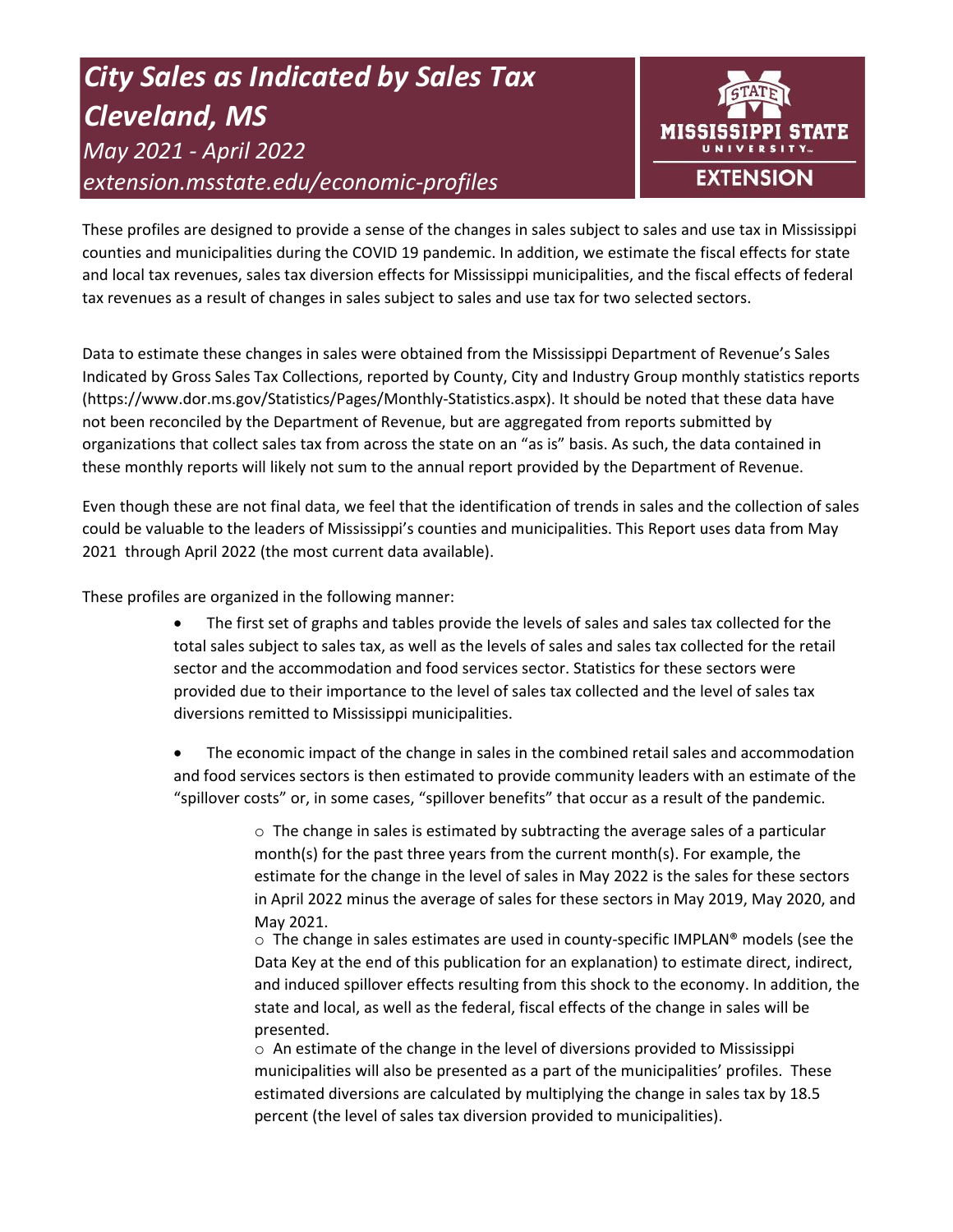| Total Sales as Indicated by Sales Tax (\$000s) |          |          |          | <b>Total Sales Tax Collected (\$000s)</b> |           |         |         |         |         |
|------------------------------------------------|----------|----------|----------|-------------------------------------------|-----------|---------|---------|---------|---------|
| Month                                          | 2019     | 2020     | 2021     | 2022                                      | Month     | 2019    | 2020    | 2021    | 2022    |
| January                                        | \$53,741 | \$52,915 | \$55,601 | \$63,995                                  | January   | \$2,108 | \$2,221 | \$2,286 | \$2,341 |
| February                                       | \$57,504 | \$48,400 | \$45,792 | \$54,308                                  | February  | \$1,647 | \$1,758 | \$1,882 | \$1,844 |
| March                                          | \$46,092 | \$49,450 | \$45,683 | \$61,714                                  | March     | \$1,692 | \$1,839 | \$1,652 | \$2,039 |
| April                                          | \$63,410 | \$51,891 | \$75,499 | \$69,881                                  | April     | \$2,001 | \$1,991 | \$2,485 | \$2,350 |
| May                                            | \$60,534 | \$54,258 | \$71,135 |                                           | May       | \$1,854 | \$1,846 | \$2,379 |         |
| June                                           | \$55,290 | \$58,568 | \$69,391 |                                           | June      | \$1,922 | \$2,098 | \$2,216 |         |
| July                                           | \$46,634 | \$54,319 | \$58,472 |                                           | July      | \$1,750 | \$2,151 | \$2,191 |         |
| August                                         | \$45,517 | \$51,078 | \$56,633 |                                           | August    | \$1,855 | \$2,094 | \$2,123 |         |
| September                                      | \$50,780 | \$46,549 | \$66,320 |                                           | September | \$2,014 | \$1,973 | \$2,083 |         |
| October                                        | \$47,305 | \$44,407 | \$49,750 |                                           | October   | \$1,871 | \$1,996 | \$2,056 |         |
| November                                       | \$46,596 | \$46,166 | \$53,592 |                                           | November  | \$1,946 | \$2,076 | \$2,069 |         |
| December                                       | \$45,497 | \$44,134 | \$54,583 |                                           | December  | \$1,869 | \$1,906 | \$2,102 |         |



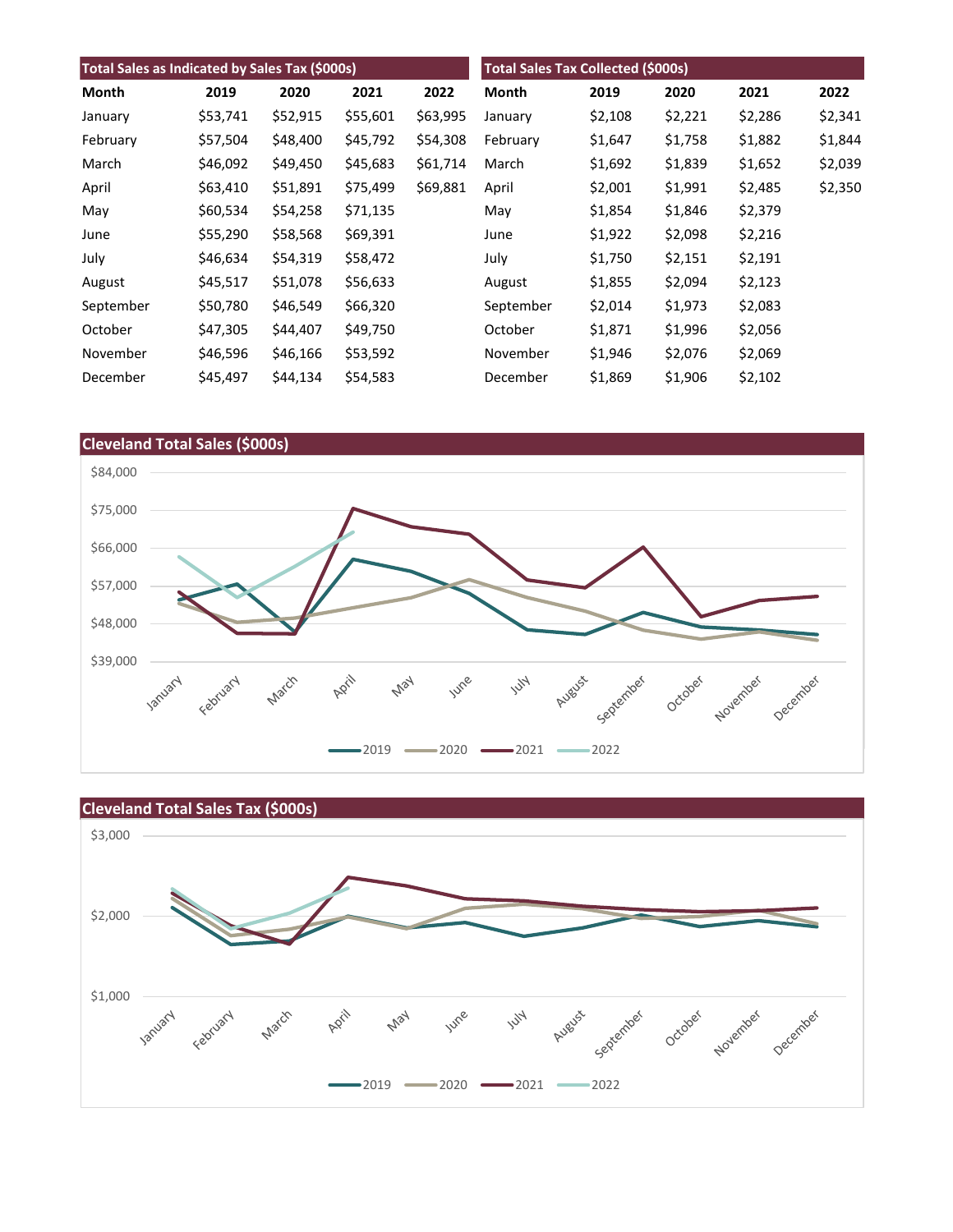| Retail Sector Sales as Indicated by Sales Tax (\$000s) |          |          |          | Retail Sector Sales Tax Collected (\$000s) |           |         |         |         |         |
|--------------------------------------------------------|----------|----------|----------|--------------------------------------------|-----------|---------|---------|---------|---------|
| Month                                                  | 2019     | 2020     | 2021     | 2022                                       | Month     | 2019    | 2020    | 2021    | 2022    |
| January                                                | \$37,772 | \$36,384 | \$38,877 | \$46,311                                   | January   | \$1,454 | \$1,536 | \$1,585 | \$1,558 |
| February                                               | \$41,494 | \$31,526 | \$29,267 | \$36,681                                   | February  | \$1,040 | \$1,100 | \$1,140 | \$1,123 |
| March                                                  | \$30,289 | \$32,249 | \$32,380 | \$43,002                                   | March     | \$1,085 | \$1,191 | \$1,058 | \$1,280 |
| April                                                  | \$46,286 | \$35,309 | \$50,742 | \$48,901                                   | April     | \$1,315 | \$1,344 | \$1,589 | \$1,456 |
| May                                                    | \$43,918 | \$39,857 | \$50,005 |                                            | May       | \$1,175 | \$1,237 | \$1,498 |         |
| June                                                   | \$37,377 | \$42,205 | \$49,406 |                                            | June      | \$1,262 | \$1,395 | \$1,366 |         |
| July                                                   | \$31,564 | \$36,785 | \$38,552 |                                            | July      | \$1,146 | \$1,420 | \$1,327 |         |
| August                                                 | \$29,028 | \$33,115 | \$36,457 |                                            | August    | \$1,196 | \$1,314 | \$1,277 |         |
| September                                              | \$30,827 | \$28,737 | \$45,978 |                                            | September | \$1,266 | \$1,238 | \$1,254 |         |
| October                                                | \$27,322 | \$26,933 | \$30,355 |                                            | October   | \$1,180 | \$1,245 | \$1,261 |         |
| November                                               | \$27,164 | \$28,485 | \$33,324 |                                            | November  | \$1,189 | \$1,304 | \$1,260 |         |
| December                                               | \$29,583 | \$27,333 | \$36,025 |                                            | December  | \$1,238 | \$1,202 | \$1,299 |         |



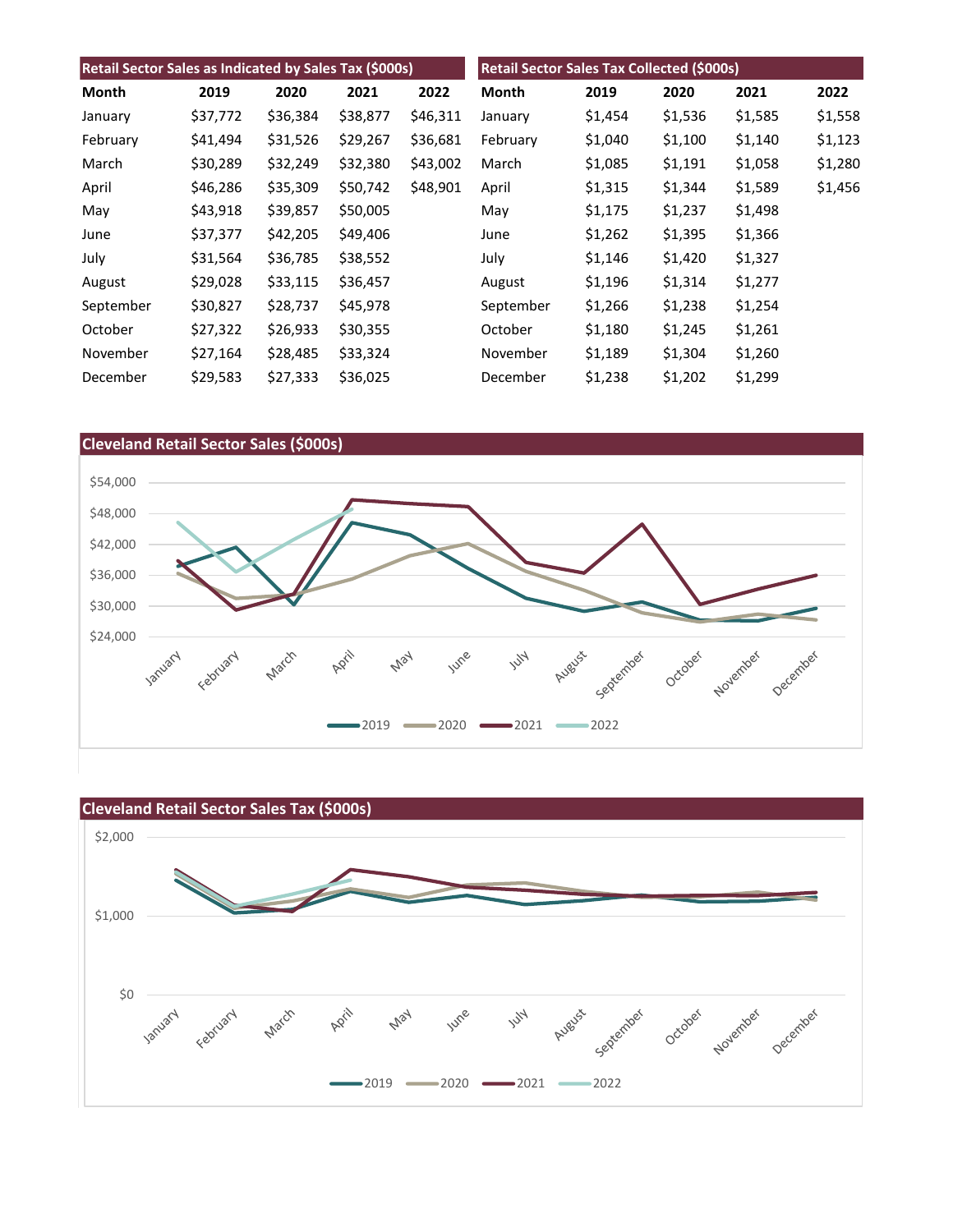| <b>Food Service and Accommodations Sector Sales</b> |         |         |          | <b>Food Service and Accommodations Sector Sales</b> |                               |       |       |       |       |
|-----------------------------------------------------|---------|---------|----------|-----------------------------------------------------|-------------------------------|-------|-------|-------|-------|
| Subject to Sales Tax (\$000s)                       |         |         |          |                                                     | <b>Tax Collected (\$000s)</b> |       |       |       |       |
| Month                                               | 2019    | 2020    | 2021     | 2022                                                | Month                         | 2019  | 2020  | 2021  | 2022  |
| January                                             | \$6,765 | \$7,223 | \$7,349  | \$8,975                                             | January                       | \$302 | \$324 | \$331 | \$402 |
| February                                            | \$6,494 | \$7,375 | \$7,478  | \$7,882                                             | February                      | \$288 | \$330 | \$336 | \$352 |
| March                                               | \$6,865 | \$7,299 | \$6,442  | \$8,421                                             | March                         | \$304 | \$330 | \$288 | \$375 |
| April                                               | \$7,886 | \$6,640 | \$9,894  | \$9,780                                             | April                         | \$348 | \$301 | \$444 | \$437 |
| May                                                 | \$7,475 | \$5,406 | \$9,958  |                                                     | May                           | \$328 | \$245 | \$447 |       |
| June                                                | \$7,089 | \$6,930 | \$9,813  |                                                     | June                          | \$316 | \$312 | \$440 |       |
| July                                                | \$6,223 | \$7,755 | \$10,014 |                                                     | July                          | \$280 | \$348 | \$450 |       |
| August                                              | \$6,899 | \$8,021 | \$9,606  |                                                     | August                        | \$310 | \$360 | \$430 |       |
| September                                           | \$7,458 | \$7,595 | \$8,877  |                                                     | September                     | \$336 | \$341 | \$397 |       |
| October                                             | \$6,998 | \$7,602 | \$8,310  |                                                     | October                       | \$315 | \$341 | \$373 |       |
| November                                            | \$7,568 | \$7,940 | \$9,122  |                                                     | November                      | \$339 | \$357 | \$409 |       |
| December                                            | \$6,907 | \$7,234 | \$8,183  |                                                     | December                      | \$311 | \$325 | \$366 |       |

# **Cleveland Food Service and Accommodations Sector Sales (\$000s)**



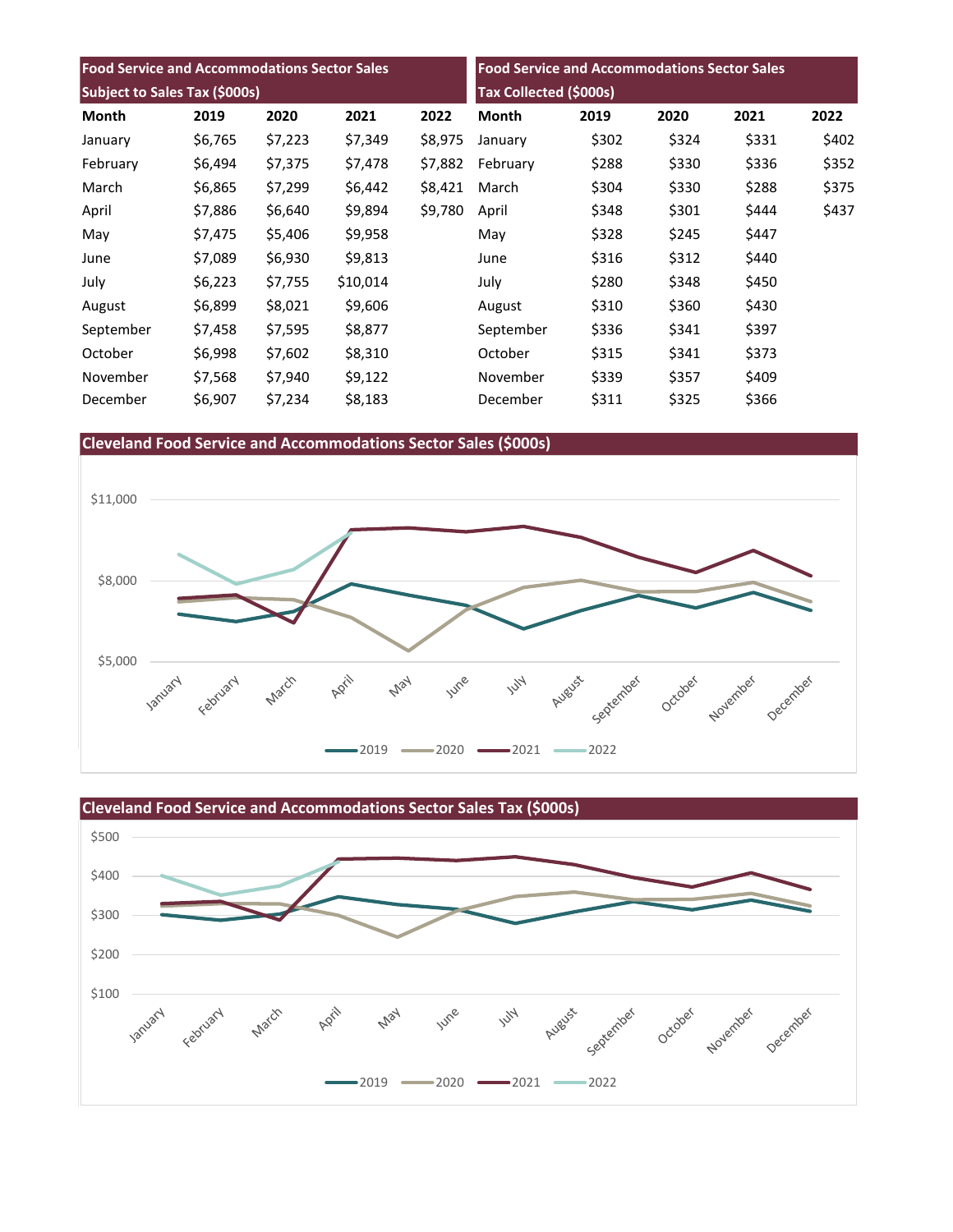| <b>Estimated Change in Sales</b>                        |               |                |                |
|---------------------------------------------------------|---------------|----------------|----------------|
|                                                         | <b>Sales</b>  | Average Sales* | Change in      |
|                                                         | Apr21 - Mar22 | Apr - Mar      | <b>Sales</b>   |
| Agriculture, Forestry, Fishing and Hunting              | \$0           | \$144,288      | (5144, 288)    |
| Mining, Quarrying, and Oil and Gas Extraction           | \$0           | \$0            | \$0            |
| <b>Utilities</b>                                        | \$6,916,521   | \$6,696,292    | \$220,230      |
| Construction                                            | \$26,800,000  | \$25,800,000   | \$1,064,960    |
| Manufacturing                                           | \$14,600,000  | \$13,700,000   | \$887,550      |
| <b>Wholesale Trade</b>                                  | \$39,200,000  | \$41,500,000   | ( \$2,319,608) |
| <b>Retail Trade</b>                                     | \$495,000,000 | \$415,000,000  | \$79,530,400   |
| <b>Transportation and Warehousing</b>                   | \$0           | \$0            | \$0            |
| <b>Information</b>                                      | \$14,900,000  | \$14,000,000   | \$837,327      |
| <b>Finance and Insurance</b>                            | \$0           | \$0            | \$0            |
| <b>Real Estate and Rental and Leasing</b>               | \$3,892,177   | \$3,199,754    | \$692,423      |
| <b>Professional, Scientific, and Technical Services</b> | \$671,350     | \$543,197      | \$128,153      |
| <b>Management of Companies and Enterprises</b>          | \$0           | \$0            | \$0            |
| <b>Admin/Support/Waste Mgt &amp; Remediation Svcs</b>   | \$2,692,126   | \$1,941,938    | \$750,188      |
| <b>Educational Services</b>                             | \$0           | \$0            | \$0            |
| <b>Health Care and Social Assistance</b>                | \$0           | \$2,077        | (52,077)       |
| Arts, Entertainment, and Recreation                     | \$700,966     | \$740,801      | ( \$39, 835)   |
| <b>Accomodation and Food Services</b>                   | \$109,000,000 | \$85,800,000   | \$23,113,400   |
| <b>Other Services (except Public Administration)</b>    | \$9,331,343   | \$8,827,191    | \$504,152      |
| <b>Public Administration</b>                            | \$0           | \$0            | \$0            |
| <b>Change in Total of Sector Sales</b>                  | \$723,704,483 | \$617,895,538  | \$105,222,975  |

\*Average Sales is calculated as the sum of average monthly sales for the three previous years.

| <b>Economic Impact Summary from Change in Total of Sector Sales (IMPLAN)</b> |                   |              |                             |               |  |  |  |
|------------------------------------------------------------------------------|-------------------|--------------|-----------------------------|---------------|--|--|--|
| <b>Impact Type</b>                                                           | <b>Employment</b> | Labor Income | <b>Total Value</b><br>Added | Output        |  |  |  |
| <b>Direct Effect</b>                                                         | 1,185.5           | \$34,139,383 | \$59,963,757                | \$54,489,407  |  |  |  |
| <b>Indirect Effect</b>                                                       | 84.2              | \$2,893,709  | \$6,247,665                 | \$12,533,413  |  |  |  |
| <b>Induced Effect</b>                                                        | 114.4             | \$4,096,236  | \$7,068,868                 | \$13,190,467  |  |  |  |
| <b>Total Effect</b>                                                          | 197.6             | \$1,161,826  | \$3,799,526                 | ( \$377, 537) |  |  |  |

**Estimated Change in Municipal Sales Tax Diversions (18.5%) \$1,280,296** See explanation of Municipal Sales Tax Diversions in the Data Key.

# **Estimated Change in State and Local Tax from Change in Total of Sector Sales (IMPLAN)**

|                                  |                   |            | Taxes on              |                   |                     |
|----------------------------------|-------------------|------------|-----------------------|-------------------|---------------------|
|                                  | <b>Employment</b> | Proprietor | <b>Production and</b> |                   |                     |
| <b>Description</b>               | Compensation      | Income     | <b>Imports</b>        | <b>Households</b> | <b>Corporations</b> |
| <b>Dividends</b>                 | \$0               | \$0        | \$0                   | \$0               | \$15,291            |
| <b>Social Insurance</b>          | \$3,138           | \$0        | \$0                   | \$0               | \$0                 |
| <b>TOPI: Sales Tax</b>           | \$0               | \$0        | \$6,920,517           | \$0               | \$0                 |
| <b>TOPI: Property Tax</b>        | \$0               | \$0        | \$4,372,168           | \$0               | \$0                 |
| <b>TOPI: Other Tax</b>           | \$0               | \$0        | \$445,796             | \$0               | \$0                 |
| <b>Corporate Profits Tax</b>     | \$0               | \$0        | \$0                   | \$0               | \$273,116           |
| <b>Personal Taxes</b>            | \$0               | \$0        | \$0                   | \$780,076         | \$0                 |
| <b>Total State and Local Tax</b> | \$86              | \$0        | \$3,222,229           | \$26,044          | ( \$13, 229)        |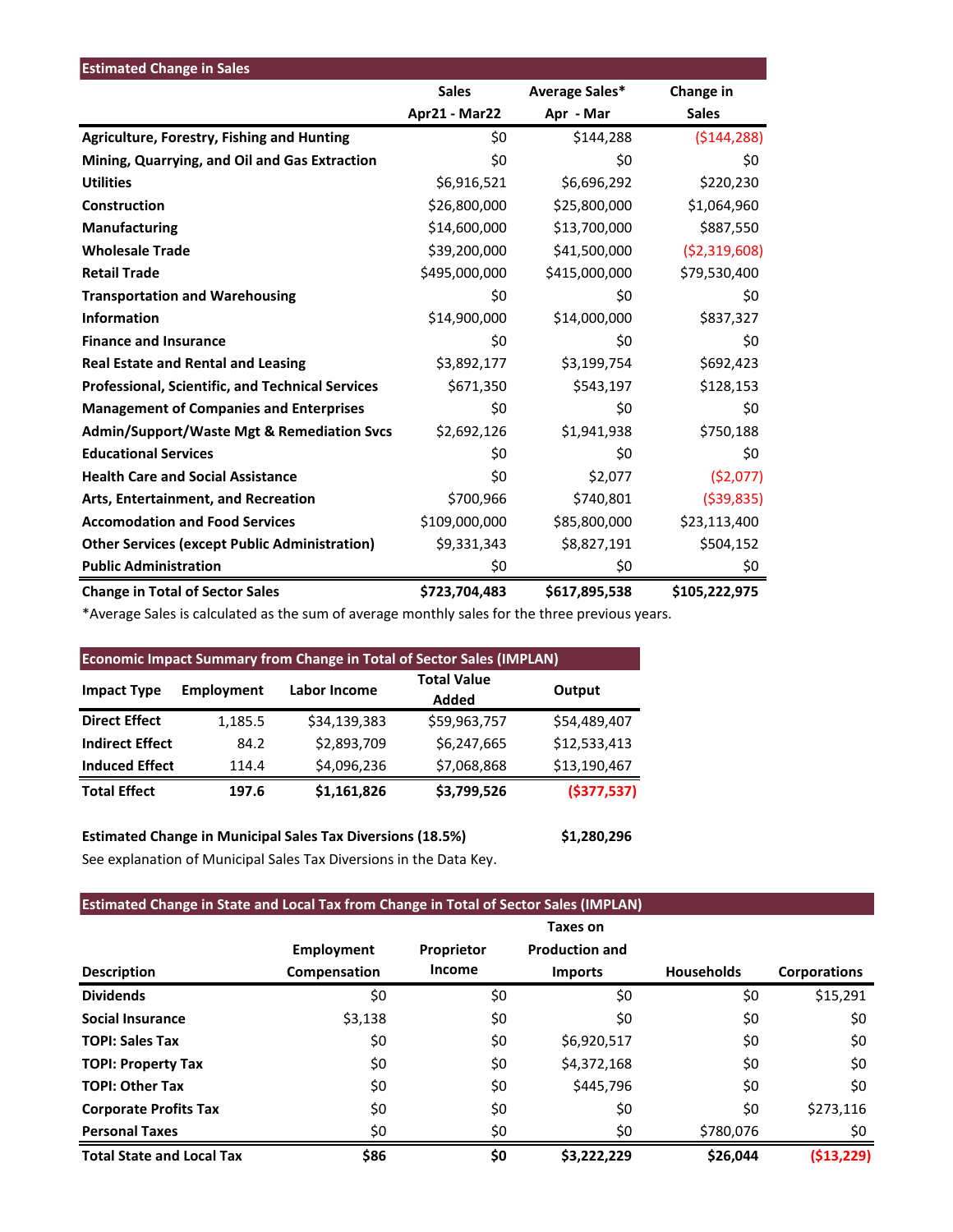# **Sales Tax Diversions and Special Levies**

| <b>Cleveland Diversions</b> |           |           |           |           | <b>Cleveland Special Tax</b> |          |          |           |           |
|-----------------------------|-----------|-----------|-----------|-----------|------------------------------|----------|----------|-----------|-----------|
| Month                       | 2019      | 2020      | 2021      | 2022      | <b>Month</b>                 | 2019     | 2020     | 2021      | 2022      |
| January                     | \$367,805 | \$382,943 | \$392,222 | \$398,367 | January                      | \$79,318 | \$84,815 | \$84,606  | \$99,950  |
| February                    | \$285,102 | \$304,561 | \$326,439 | \$303,067 | February                     | \$72,586 | \$85,128 | \$93,663  | \$94,815  |
| March                       | \$293,041 | \$307,510 | \$284,375 | \$345,552 | March                        | \$72,217 | \$78,968 | \$74,170  | \$95,440  |
| April                       | \$347,465 | \$346,100 | \$417,208 | \$391,270 | April                        | \$87,108 | \$76,772 | \$114,215 | \$113,077 |
| May                         | \$319,800 | \$322,853 | \$395,090 |           | May                          | \$79,564 | \$70,463 | \$114,427 | \$0       |
| June                        | \$336,867 | \$363,852 | \$379,226 |           | June                         | \$88,715 | \$81,833 | \$114,018 | \$0       |
| July                        | \$293,746 | \$367,284 | \$364,079 |           | July                         | \$70,485 | \$88,532 | \$112,406 | \$0       |
| August                      | \$324,409 | \$347,563 | \$372,042 |           | August                       | \$82,443 | \$90,321 | \$112,753 | \$0       |
| September                   | \$352,918 | \$358,177 | \$354,931 |           | September                    | \$91,160 | \$90,578 | \$62,795  | \$0       |
| October                     | \$323,598 | \$344,669 | \$347,381 |           | October                      | \$81,941 | \$88,041 | \$94,381  | \$0       |
| November                    | \$335,354 | \$360,146 | \$348,291 |           | November                     | \$88,883 | \$98,653 | \$103,183 | \$0       |
| December                    | \$322,959 | \$327,295 | \$359,114 |           | December                     | \$80,733 | \$81,863 | \$94,196  | \$0       |

| <b>No Special Levy</b> |      |      |      |      | <b>No Special Levy</b> |      |      |      |      |  |
|------------------------|------|------|------|------|------------------------|------|------|------|------|--|
| Month                  | 2019 | 2020 | 2021 | 2022 | Month                  | 2019 | 2020 | 2021 | 2022 |  |
| January                |      |      |      |      | January                |      |      |      |      |  |
| February               |      |      |      |      | February               |      |      |      |      |  |
| March                  |      |      |      |      | March                  |      |      |      |      |  |
| April                  |      |      |      |      | April                  |      |      |      |      |  |
| May                    |      |      |      |      | May                    |      |      |      |      |  |
| June                   |      |      |      |      | June                   |      |      |      |      |  |
| July                   |      |      |      |      | July                   |      |      |      |      |  |
| August                 |      |      |      |      | August                 |      |      |      |      |  |
| September              |      |      |      |      | September              |      |      |      |      |  |
| October                |      |      |      |      | October                |      |      |      |      |  |
| November               |      |      |      |      | November               |      |      |      |      |  |
| December               |      |      |      |      | December               |      |      |      |      |  |

| <b>No Special Levy</b> |      |      |      |      |
|------------------------|------|------|------|------|
| <b>Month</b>           | 2019 | 2020 | 2021 | 2022 |
| January                |      |      |      |      |
| February               |      |      |      |      |
| March                  |      |      |      |      |
| April                  |      |      |      |      |
| May                    |      |      |      |      |
| June                   |      |      |      |      |
| July                   |      |      |      |      |
| August                 |      |      |      |      |
| September              |      |      |      |      |
| October                |      |      |      |      |
| November               |      |      |      |      |
| December               |      |      |      |      |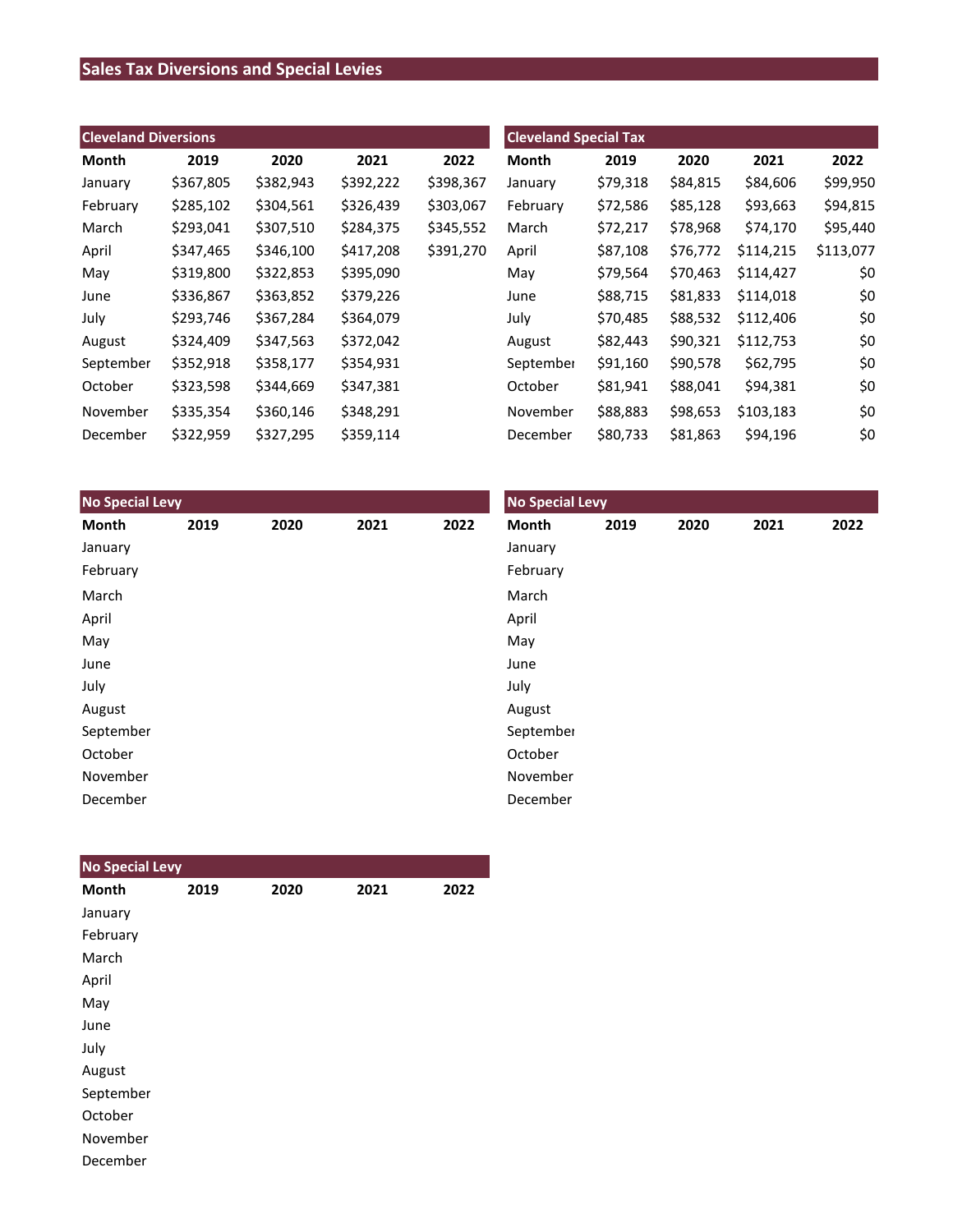#### **Estimated Change in Federal Tax from Change in Total of Sector Sales (IMPLAN)**

|                                 | Employment   | Proprietor    | <b>Production and</b> |                   |                     |
|---------------------------------|--------------|---------------|-----------------------|-------------------|---------------------|
| <b>Description</b>              | Compensation | <b>Income</b> | <b>Imports</b>        | <b>Households</b> | <b>Corporations</b> |
| <b>Social Insurance</b>         | \$4,870,608  | \$159,739     | \$0                   | \$0               | \$0                 |
| <b>TOPI: Taxes</b>              | \$0          | \$0           | \$264,539             | \$0               | \$0                 |
| <b>Corporate Profits Tax</b>    | \$0          | \$0           | \$0                   | \$0               | \$563,607           |
| <b>Personal Tax: Income Tax</b> | \$0          | \$0           | \$0                   | \$1,788,646       | \$0                 |
| <b>Total Federal Tax</b>        | \$133.094    | \$6,678       | \$284,187             | \$60,282          | (\$27,306)          |

### **DATA Key**

#### **Total Sales as Indicated by Sales Tax**

North American Industrial Classification Sectors (NAICS) sectors included in the "Total Sales as Indicated by Sales Tax" statistics include: Sector 11 – *Agriculture, Forestry, Fishing and Hunting* ; Sector 21 – *Mining, Quarrying, and Oil and Gas Extraction* ; Sector 22 – *Utilities*; Sector 23 – *Construction* ; Sector 31-33 – *Manufacturing* ; Sector 42 – *Wholesale Trade* ; Sector 44-45 – *Retail Trade* ; Sector 48-49 – *Transportation and Warehousing* ; Sector 51 – *Information* ; Sector 52 – *Finance and Insurance* ; Sector 53 – *Real Estate and Rental and Leasing* ; Sector 54 – *Professional, Scientific, and Technical Services*; Sector 55 – *Management of Companies and Enterprises* ; Sector 56 – *Administrative and Support and Waste Management and Remediation Services* ; Sector 61 – *Educational Services*; Sector 62 – *Health Care and Social Assistance* ; Sector 71 – *Arts, Entertainment, and Recreation* ; Sector 72 – *Accommodation and Food Services* ; Sector 81 – *Other Services (Except Public Administration)* ; and Sector 92 – *Public Administration* .

#### **Retail Sector Sales**

Retail Sector Sales includes NAICS Sector 44-45 – Retail Trade.

#### **Accommodation and Food Service Sector Sales**

Accommodation and Food Services Sector Sales includes NAICS Sector 72 – Accommodation and Food Services.

#### **Estimated Change in Sales**

To determine the economic impact of changes in specific sector sales, the average monthly sales by sector (using sales from the thirty-six months prior to the study time frame) was subtracted from the sales for that sector in the study time frame. For this publication, each month's sector sales from April 2018 through March 2020 were averaged and subtracted from sector sales occurring in the April 2020 through March 2021 time period to obtain the Change in Sales estimate. The estimated changes in sales for all sectors were summed to obtain the estimate for the change in Total of Sector Sales.

Municipalities are assigned to the county in which the largest proportion of the municipality's population resides (e.g., while the city of Jackson lies in Hinds, Madison, and Rankin Counties, Jackson was "assigned" to Hinds County because the majority of its population resides in Hinds County).

If the change in sales is negative, this indicates that the sales for the specific geographic area fall below expected values when using the previous three years as a benchmark. If the change in sales is positive, then the sales for the specific geographic area is greater than what would have been expected when using the three previous years as a benchmark.

#### **Estimated Change in Municipal Sales Tax Diversions**

Municipalities receive 18.5 percent of sales tax collected within their boundaries from the Mississippi Department of Revenue that can be used in the general budget(counties are not eligible for this allocation). The estimated change in the municipal sales tax diversion is calculated as 18.5 percent of the change in Taxes on Production and Imports: Sales Tax estimated in the Estimated Change in State and Local Tax from Change in Total of Sector Sales table.